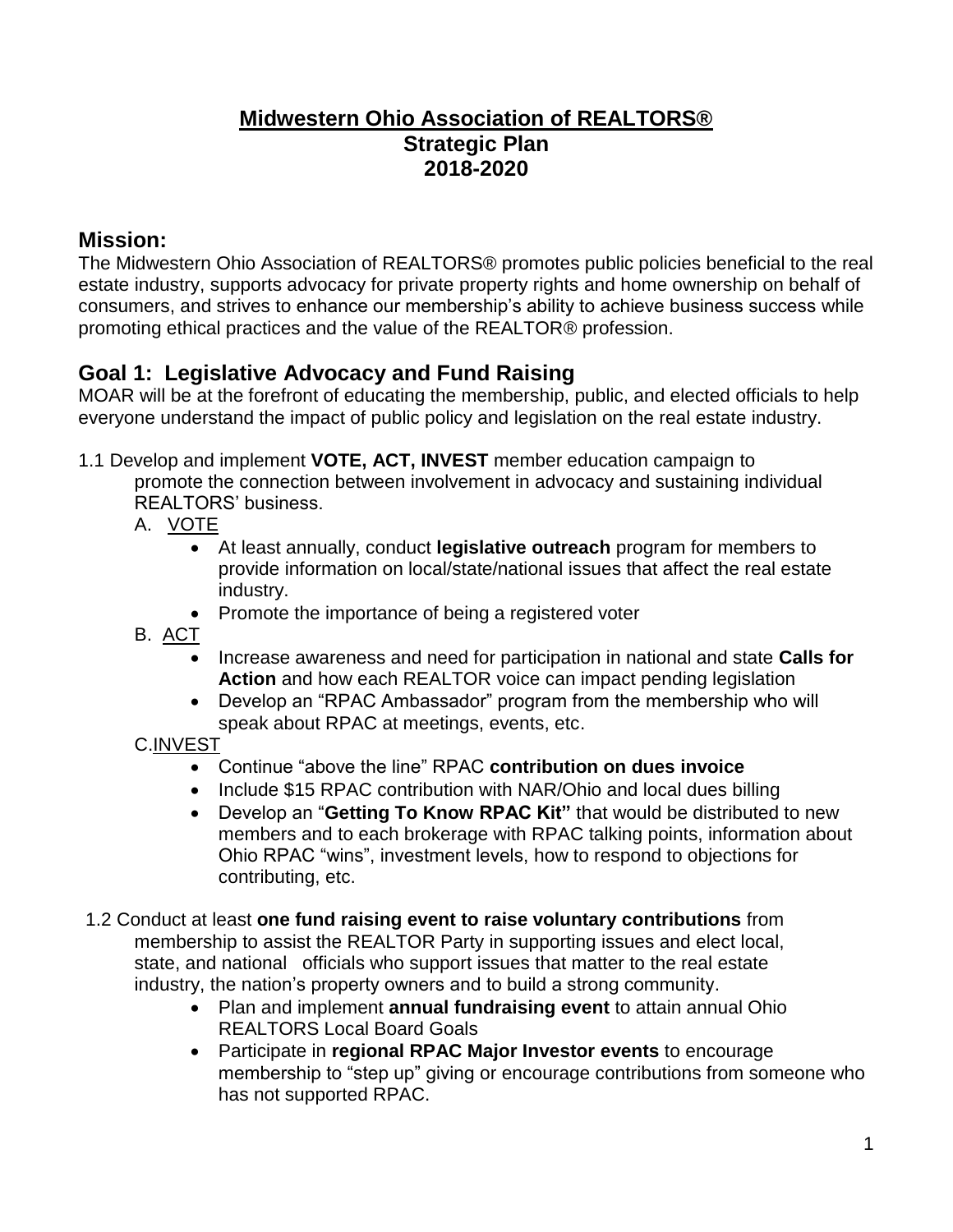- 1.3 Communicate **and build relationships with local elected officials** to monitor trends, economic development, legislation, support property rights and home ownership, etc.
	- Regularly communicate with local elected officials about issues that affect the real estate industry
	- Encourage membership to attend community legislative events including Chamber of Commerce events, city/county councils, etc. to network with elected and appointed officials.
	- Create a roster of MOAR members who participate in elected city/county government positions, etc.
- 1.4 MOAR will expand its advocacy through utilization of state/national resources available which may have an impact on local ordinances, laws and policy issues.
	- A. Investigate **Issues Mobilization** funding to address local issues impacting property ownership, strengthens schools and communities to encourage home ownership.
		- Investigate the use of dollars to assist local issues such as school levies, farm reform, etc.
	- B. Investigate **MY REALTOR® Party grants** (e.g. Smart Growth, home ownership, diversity, place making, etc.) to increase community outreach of the association.

# **Goal 2: The REALTOR® Brand (Professionalism)**

Increase the credibility and visibility of the REALTOR® brand (professionalism) to the consumer and reinforce ethical behavior between fellow REALTORS.

2.1 Communicate **relevant stories describing the REALTOR profession to the consumer**.

Develop consumer awareness campaign on how REALTORS are the "trusted Voice of Real Estate".

- Detail messages/stories about **"Why Using a REALTOR is important when buying/selling a house."**
- Promote monthly residential market statistics (local, state and national), trends in the industry, etc. through press release, interviews, promotion on website, etc. of MLS statistics, NAR research reports, etc. so the **communities can see REALTORS as the "experts."**
- Present/participate in activities that educate the consumer about the value of using a REALTOR.
- Sponsor or host home ownership fairs for consumers
- 2.2 Develop a plan to **reinforce/remind agents of ethical practices and behavior between fellow REALTORS.**

A. **Understand and practice the Code of Ethics** and remind REALTORS about the duties and obligations they should uphold. (How do we "police our own industry?")

- Provide Ethic case study, trivia test, etc. to Brokers for discussion in meetings
- Include ethics questions in social media, email blasts, newsletter, etc.
- B. Maintain a **viable Professional Standards** process to enforce the Code of Ethics and provide arbitration and mediation as a member service.
	- Promote the value of local and state **ombudsman programs** as a means of effectively addressing and proactively resolving disputes.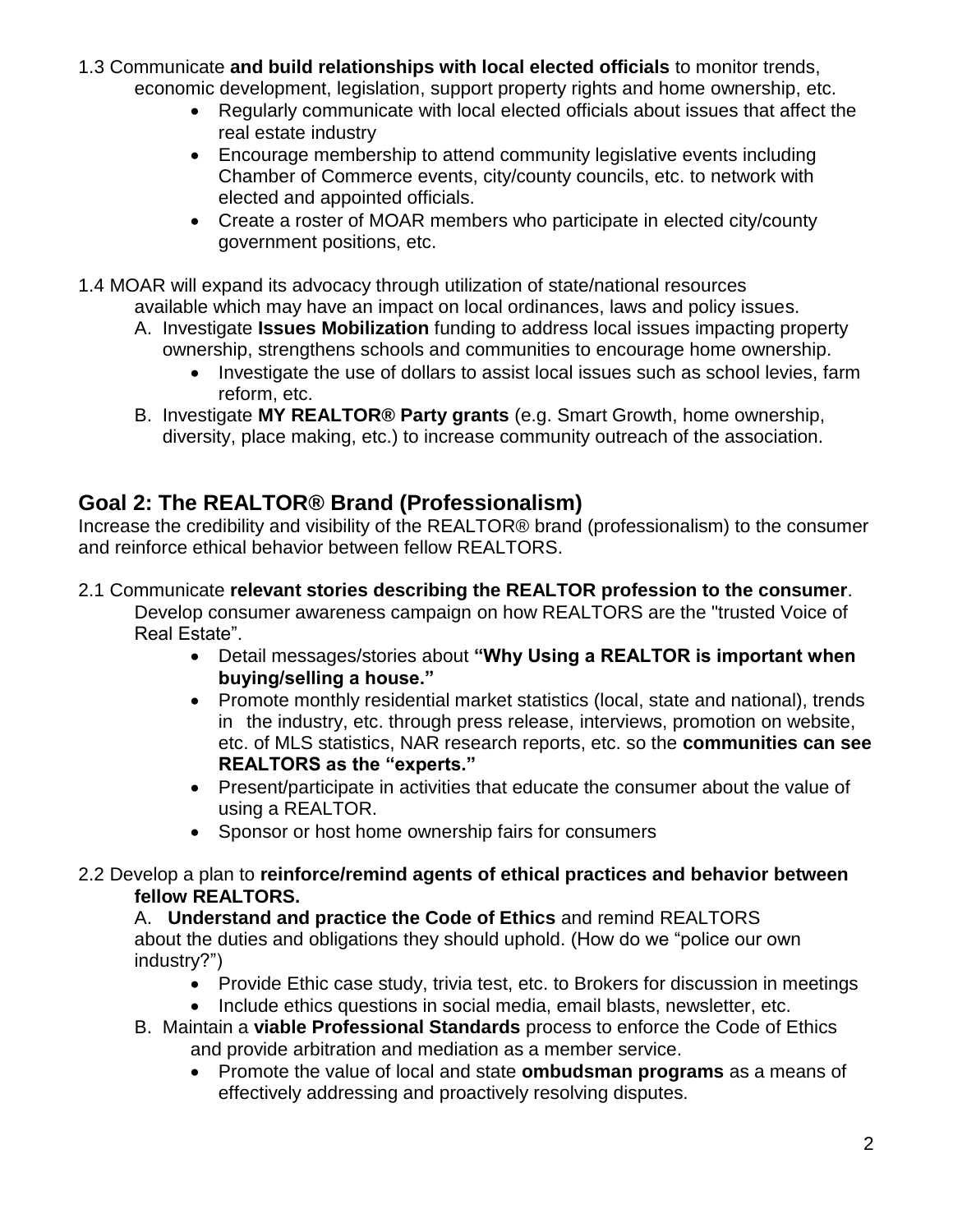- Continue participation in a cooperative agreement with Dayton REALTORS to provide Professional Standards services.
- Provide a link to the NAR Code of Ethics/Professional Standards resources on the MOAR website for members and consumers.

### **Goal 3: Member Services**

MOAR strives to promote the value of Board membership as we seek to work less as competitors and more as collaborators.

- 3.1 Define/outline the **benefits of their membership**
	- A. Offer, promote or provide opportunities for core classes and annually conduct a REALTOR Safety course.
	- B. Provide **elective continuing education** to the membership as the need arises (i.e. hot topics, technology, social media, business best practices, transactions, etc)
	- C. Solicit/review information about prospective education courses and speakers to be reviewed by Member Services Committee
- 3.2 Utilize a variety of **communication methods to ensure regular contact with members**.
	- A. Ensure appropriate resources to **manage communication** through technology or traditional methods.
	- B. Increase MOAR's **social media presence** through selected platforms
	- C. Investigate communication options through **mobile devices**
- 3.3 Encourage **member engagement/networking** in association activities and how it benefits the agent's career.
	- A. Investigate a **"Membership Activity/Participation**" program (with a prize) to promote participation in classes, membership activities and association opportunities
	- B. Participate in Affiliate Committee networking events and fundraising activities
		- Investigate **beneficial ways to showcase affiliates** and utilize their resources i.e. sponsorship of classes, presenting CE classes,
- 3.4 Develop Broker resources for use in their brokerage
	- A. Develop a **Continuing Education Broker Series**, possibly in conjunction with Springfield Board to offer 3 programs annually
	- B. Investigate providing "Topics In a Box" **topics which brokers can use** for discussion at sales meetings i.e. ethics, RPAC, Cybersecurity, etc.
- 3.4 Provide **Awards and Recognition** to those who members who seek out additional education/designation, participate in Association committees and leadership positions and get involved in the real estate industry.
	- A. **Review the current list of awards and recognition** to assess if there are alternatives, new awards (i.e. sales levels), etc. we should be offering
	- B. Continue sending one new member to **Tomorrow's Leader Today** program sponsored by Ohio REALTORS.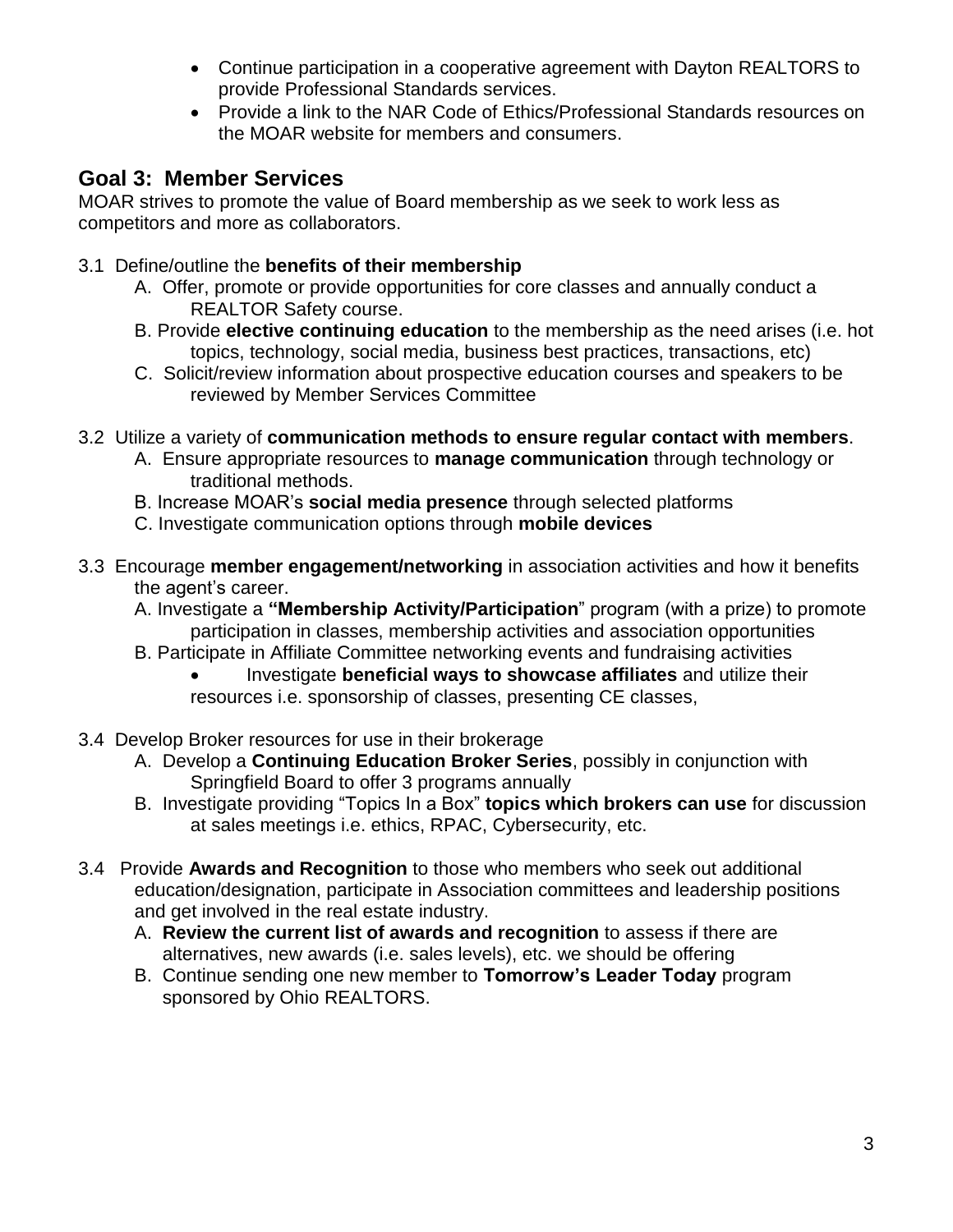# **Goal 4: Community Outreach**

Promote the incredible impact REALTORS make on their communities by volunteering and how it creates a positive REALTOR image in the community.

#### 4.1 **Promote the volunteer community activities REALTORS** engage in which promotes a

REALTORS desire to create a safe and vibrant communities to "sell."

- A. Reach out to reporters/newspapers/websites with stories and/or content that demonstrates a REALTOR involvement helps build vibrant communities to live in and sell. **#REALTORSDoingGreatThings**
- B. Design a REALTORS Care logo for **t-shirts which members can purchase and wear when they volunteer.**
	- Display pics of volunteers with shirts on all social media platforms and website

4.2 Heighten community investment through **organizing human resources and/or fund raising** events

A. Promote **member-driven community activities** such as REALTORS Care Day,

- Habitat for Humanity build, blood drives, National Night Out, etc. that showcase REALTORS involvement that makes our communities and neighborhoods stronger.
- B. Plan and implement at least one **member-driven fundraising activity** (silent auctions, donation drive, Chili Cook Off, etc.) that REALTORS/Affiliates can participate in with the proceeds benefitting local charities

# **Goal 5: Management/Financial Solvency/ Organizational Development**

Continue a dynamic structure and systems of governance that provides for member involvement, promotes leadership and utilizes staff and financial resources.

5.1 Every association will **conform to local, state and federal laws,** including filing necessary reports and documents

- Sales Tax (filed bi-annually)
- Bureau of Workers Comp (annually)
- Federal/state/local tax returns (annually)
- Certificate of Continued Existence (last filed 5/16/2016--due every 5 years)
- Unclaimed Fund document (file annually by Nov 1)

5.2 Monitor MOAR's **financial and investment policies** protect and grow MOAR's assets.

- Develop annual budget, monitor monthly and report to Board of Directors
- Review monthly reconciliation of checking, savings and credit card accounts and signed off by member of Executive Committee
- Retain independent CPA for annual review and a full audit every third year in compliance with NAR Core Standards requirements
- Review MOAR Financial Policy annually
- Review MOAR Investment Policy and progress with third-party representative annually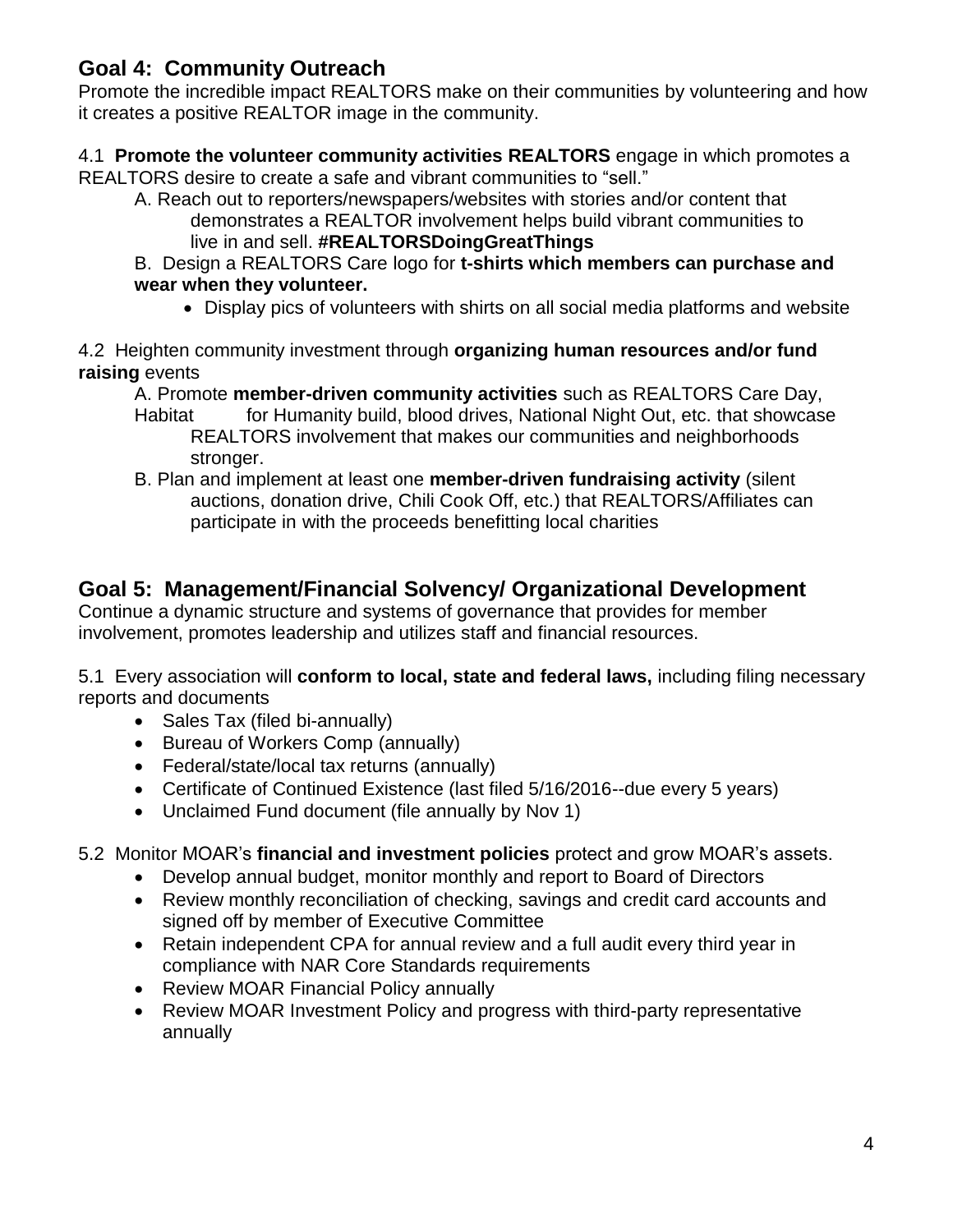#### 5.3 Board of Directors

- Every Association will annually **certify that its Board of Directors has reviewed and discussed the association's strategic plan** and that the components have actionable implementation strategies.
- Ensure association **by-laws are certified by NAR annually** and reviewed if changes are made.
- Association will annually provide resources for **leadership development** education and/or training for **elected REALTOR® leaders**.
- New Directors will participate in Orientation prior to the first Board of Director meeting they attend
- All Board of Directors must sign **Leadership Commitment/Conflict of Interest** document in January of each new year
- Proactively identify and recruit future elected leaders by p**roviding leadership opportunities** through committee participation
- The Nominating Committee will develop a **Succession Plan** to prepare for future leadership of the Board of Directors.

### 5.4 Core Standards

Association will annually review and put into place activities to ensure **compliance with NAR Core Standards.**

 Re-structure MOAR Committees so the activities which committees perform will meet core standards.

### 5.5 Code of Ethics

- A. Every Association will provide new and continuing member **Code of Ethics training**.
	- Track **New Member Training Compliance** within 60 days of membership application.
	- Track compliance with the **bi-annual NAR Ethics requirement** for all MOAR members
- B. Maintain a **viable Professional Standards** process to enforce the Code of Ethics and provide arbitration and mediation as a member service.
	- Provide a link to the NAR Code of Ethics/Professional Standards resources on the MOAR website for members and consumers

### 5.6 Human Resources

- A. Association will review **Personnel Handbook** annually and have legal counsel review any changes or updates to the manual.
- B. Association will develop policy and procedures for conducting **annual performance review** of paid staff
	- Occurs in October for the Executive Officer and other paid staff will be conducted during their anniversary month
- C. The Executive Officer **MUST** attend at least **six (6) hours of REALTOR association professional development** on an annual basis.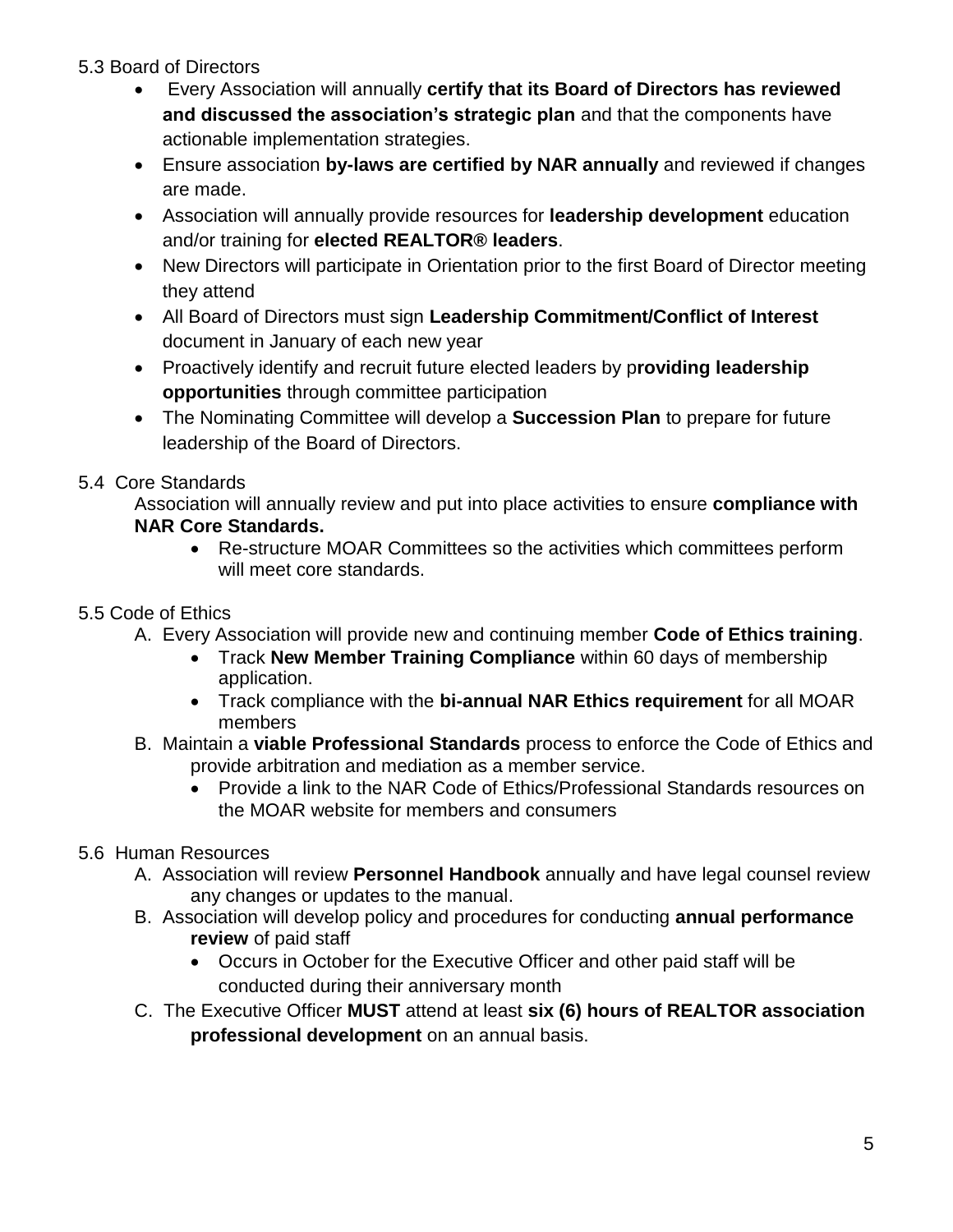#### 5.7 Technology

- A. Every association must have an **interactive website** (defined as the ability to move between websites and create active links) and is ADA compliant
- B. Investigate **association management software** that would be compatible to QuickBooks and provide membership and education tracking tools and have merge functions to allow quick and easy mail, fax, email, label, etc.

5.8 Work with **Affiliate committee** to promote and encourage interaction between Affiliate and Realtor members.

- Develop an **Affiliate Membership Recruitment Campaign** which highlights the value of MOAR membership
- Encourage **Affiliate participation** in advocacy education and fundraising activities